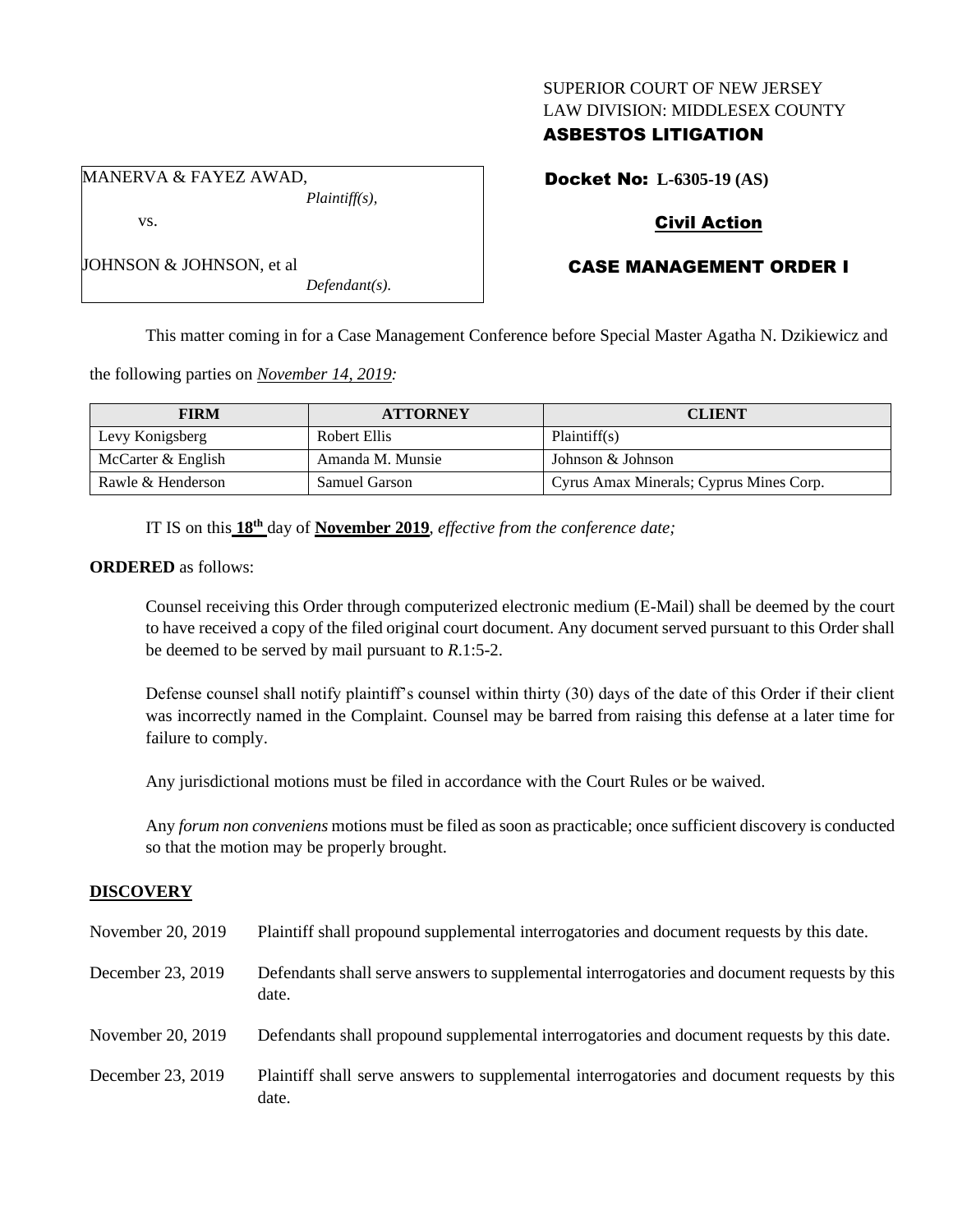- January 10, 2020 Fact discovery, including depositions, shall be completed by this date. Plaintiff's counsel shall contact the Special Master within one week of this deadline if all fact discovery is not completed.
- January 10, 2020 Depositions of corporate representatives shall be completed by this date.

### **EARLY SETTLEMENT**

April 24, 2020 Settlement demands shall be served on all counsel and the Special Master by this date.

### **MEDICAL EXPERT REPORT**

| March 6, 2020  | Plaintiff shall serve medical expert reports by this date.                                                                                                                                                                                               |
|----------------|----------------------------------------------------------------------------------------------------------------------------------------------------------------------------------------------------------------------------------------------------------|
| March 6, 2020  | Upon request by defense counsel, plaintiff is to arrange for the transfer of pathology specimens<br>and x-rays, if any, by this date.                                                                                                                    |
| April 30, 2020 | Defendants shall identify its medical experts and serve medical reports, if any, by this date. In<br>addition, defendants shall notify plaintiff's counsel (as well as all counsel of record) of a<br>joinder in an expert medical defense by this date. |

### **LIABILITY EXPERT REPORTS**

| March 6, 2020 | Plaintiff shall identify its liability experts and serve liability expert reports by this date or |
|---------------|---------------------------------------------------------------------------------------------------|
|               | waive any opportunity to rely on liability expert testimony.                                      |

April 30, 2020 Defendants shall identify its liability experts and serve liability expert reports, if any, by this date or waive any opportunity to rely on liability expert testimony.

### **SUMMARY JUDGMENT MOTION PRACTICE**

| April 24, 2020 | Plaintiff's counsel shall advise, in writing, of intent not to oppose motions by this date. |  |  |
|----------------|---------------------------------------------------------------------------------------------|--|--|
|                |                                                                                             |  |  |

- May 8, 2020 Summary judgment motions shall be filed no later than this date.
- June 5, 2020 Last return date for summary judgment motions.

### **ECONOMIST EXPERT REPORTS**

- March 6, 2020 Plaintiff shall identify its expert economists and serve expert economist report(s), if any, by this date or waive any opportunity to rely on economic expert testimony.
- April 30, 2020 Defendants shall identify its expert economists and serve expert economist report(s), if any, by this date or waive any opportunity to rely on economic expert testimony.

### **EXPERT DEPOSITIONS**

June 30, 2020 Expert depositions shall be completed by this date. To the extent that plaintiff and defendant generic experts have been deposed before, the parties seeking that deposition in this case must file an application before the Special Master and demonstrate the necessity for that deposition. To the extent possible, documents requested in a deposition notice directed to an expert shall

 $\_$  , and the set of the set of the set of the set of the set of the set of the set of the set of the set of the set of the set of the set of the set of the set of the set of the set of the set of the set of the set of th